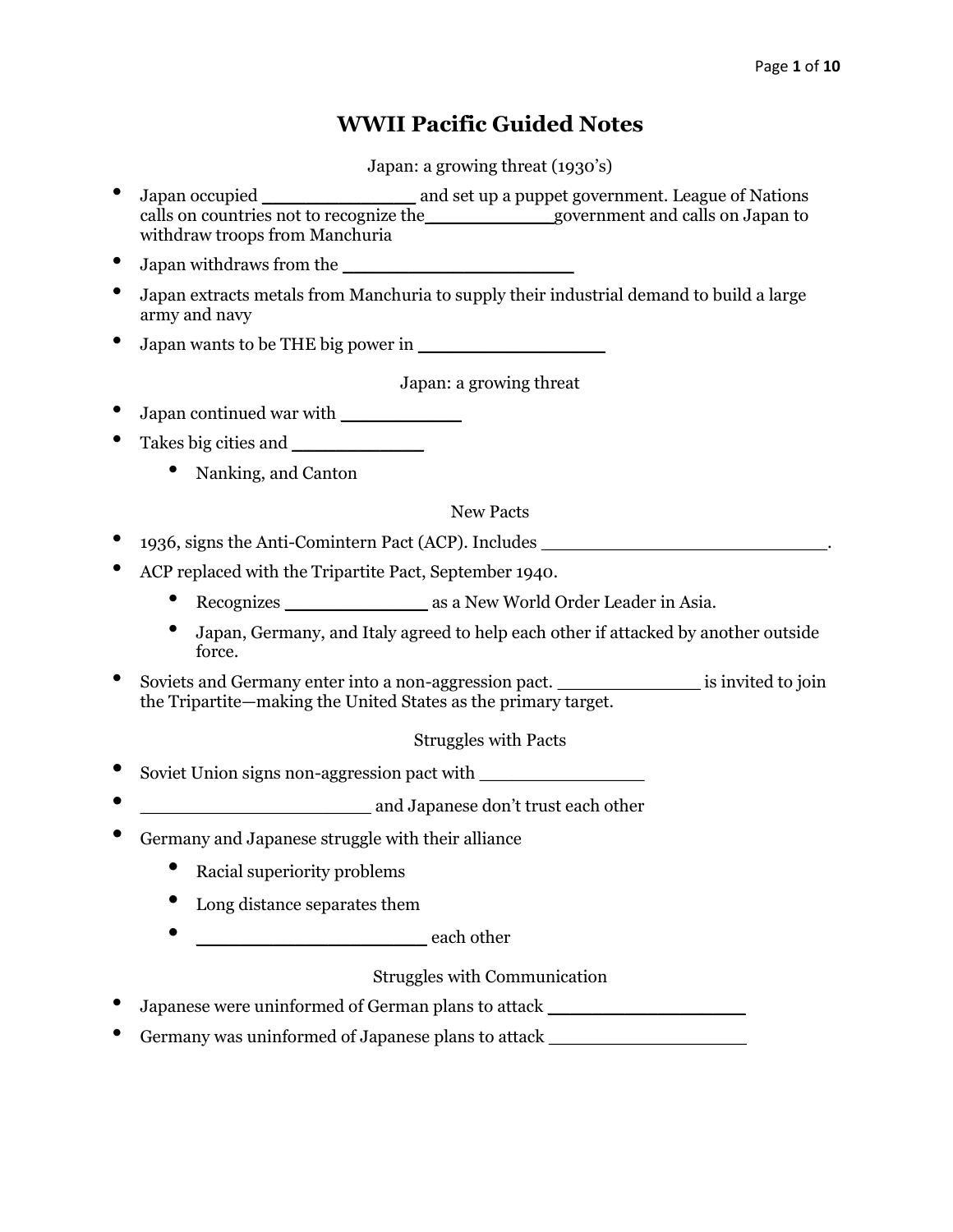#### Aid to China

• British and Americans send aid to the \_\_\_\_\_\_\_\_\_\_\_\_\_\_\_\_\_\_\_\_\_\_\_\_\_\_\_\_\_ • Strains relationship with the Japanese • Built the \_\_\_\_\_\_\_\_\_\_\_\_\_\_\_\_\_\_\_\_\_\_ to get supplies to the Chinese • Japan tries to close this road several times Strains on U.S. and Japanese Diplomacy Japanese sink a U.S. gunboat in the  $\qquad \qquad$ , 1937. • 1939: United States revokes the 1911 commerce trade agreement, which leads to the United States creating \_\_\_\_\_\_\_\_\_\_\_\_\_\_\_\_\_\_\_\_\_\_\_\_\_ against Japan. Japan advancements in Asia • When Germany declared war on Russia, Japan was \_\_\_\_\_\_\_\_\_\_: do they attack Russia, or focus on Southern Asia that is rich in \_\_\_\_\_\_\_\_\_\_\_\_\_\_\_\_\_\_\_\_\_\_\_\_\_\_\_\_\_\_\_? • Japan occupied northern \_\_\_\_\_\_\_\_\_\_\_\_\_\_\_\_\_\_ in an effort to cut off the Chinese Nationalist from receiving aid. • 1941: Japan declares that they are a join protectorate of \_\_\_\_\_\_\_\_\_\_\_\_\_\_\_\_\_\_\_\_\_ Escalating Tensions • When Japan invaded Indochina in the summer of 1941, the United States instated a \_\_\_\_\_\_\_\_\_\_\_\_\_\_\_\_\_\_\_\_\_\_\_which included not selling them \_\_\_\_\_\_\_\_ and freezing \_\_\_\_\_\_\_\_\_\_. • Japan bought all of their oil from the \_\_\_\_\_\_\_\_\_\_\_\_\_\_\_\_\_\_\_\_\_. • Japan needs a new way to get oil before they run out. Japanese Choices • Japan has to make a choice: withdraw from \_\_\_\_\_\_\_\_\_\_\_ and possibly China, OR advance south and take oil production regions from the Japan Chooses War • Japan wants to be the center of a "\_\_\_\_\_\_\_\_\_\_\_\_\_\_\_\_\_\_\_\_\_\_\_\_\_\_\_\_". Japan wants to use their colonies. In order to further advance into Asia, Japan has to make sure the \_\_\_\_\_\_\_\_\_\_\_\_\_\_ will not get in their way. • Japan decides to attack Pearl Harbor. Pearl Harbor. December 7, 1941. The attacks come in  $\blacksquare$ Launched the attack on a  $\qquad \qquad$  thinking that the soldiers will be relaxed, thus less alert. • The Japanese focus on "\_\_\_\_\_\_\_\_\_\_\_\_\_\_\_\_\_\_\_\_\_\_" sinking many battleships.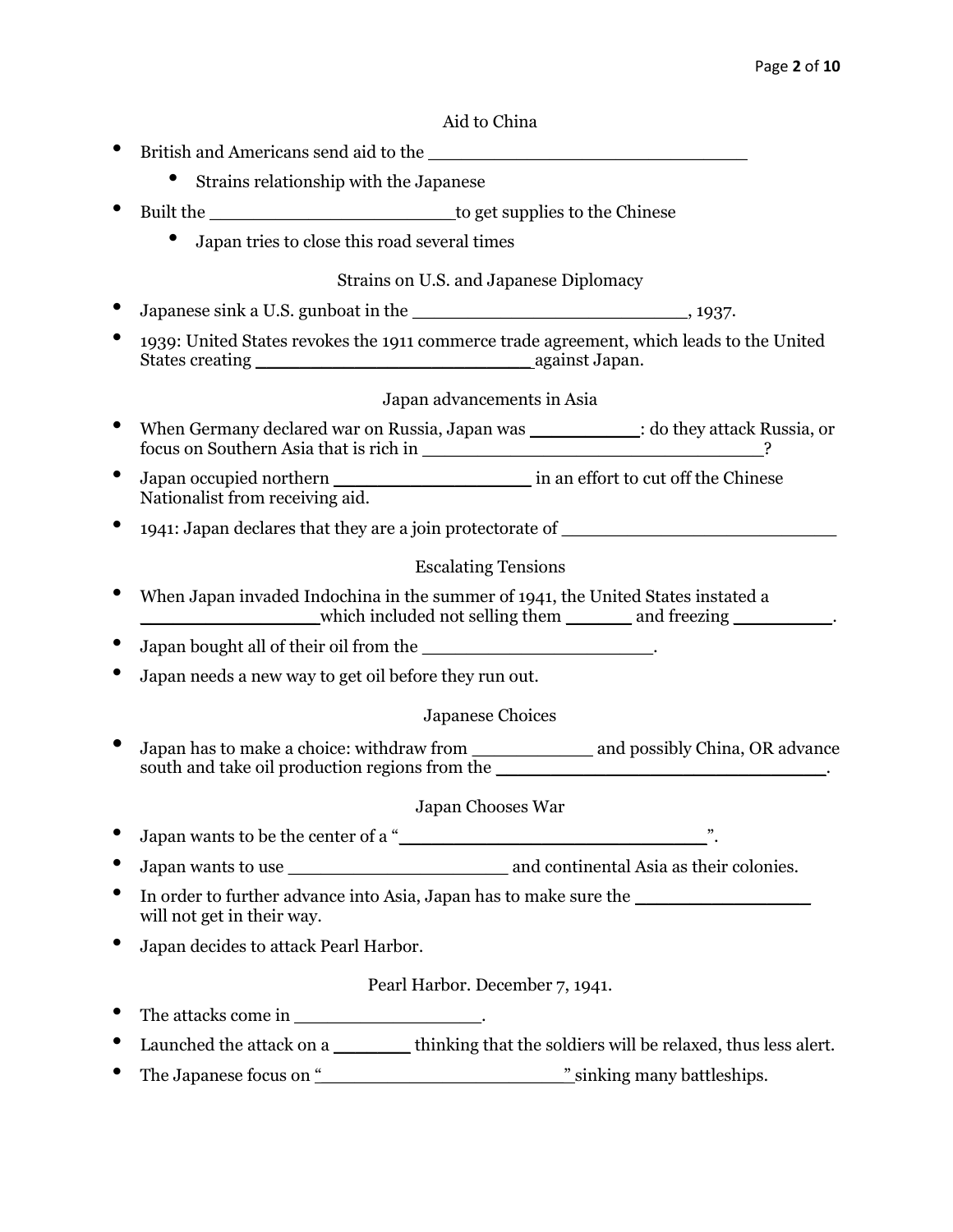#### FDR Responds to Pearl Harbor

- Attacked on the morning of December 7, 1941
- Franklin Roosevelt Speech to Congress: December 8, 1941:

"YESTERDAY, December 7, 1941 a date which will live in infamy the United States of America was suddenly and deliberately attacked by naval and air forces of the Empire of Japan….It will be recorded that the distance of Hawaii from Japan makes it obvious that the attack was deliberately planned many days or even weeks ago. During the intervening time the Japanese Government has deliberately sought to deceive the United States by false statements and expressions of hope for continued peace….The attack yesterday on the Hawaiian Islands has caused severe damage to American naval and military forces. I regret to tell you that very many American lives have been lost. In addition American ships have been reported torpedoed on the high seas between San Francisco and Honolulu…. No matter how long it may take us to overcome this premeditated invasion, the American people in their righteous might will win through to absolute victory."

#### Japanese Early Success

- The United States has to \_\_\_\_\_\_\_\_\_\_\_\_\_ their naval fleet in the Pacific.
- Japan fortifies their \_\_\_\_\_\_\_\_\_\_\_\_\_\_ to make taking them very costly for "soft" democracies.
- Japan takes the \_\_\_\_\_\_\_\_\_\_\_\_\_\_\_\_\_\_\_\_\_\_\_\_\_\_\_ in January 1942.
- **discriming the example of the set of the set of the set of the set of the set of the set of the set of the set of the set of the set of the set of the set of the set of the set of the set of the set of the set of the se**
- **• fell in March 1942**
- $\qquad \qquad \text{ fell } 1942$

#### Struggles with Australia

- British losses in Europe meant that the Japanese Naval fleet has no **with the Lapanese** Naval fleet has no **with the Lapanese** Naval fleet has no **with the Lapanese**  $\frac{1}{2}$ .
- United States struggles to keep \_\_\_\_\_\_\_\_\_\_\_\_\_\_\_\_\_\_\_\_\_\_\_\_\_\_\_\_between them and Australia.
- There is fear that \_\_\_\_\_\_\_\_\_\_\_\_\_\_\_\_\_\_\_\_ will also fall to Japan.

#### Burma Railway

- Burma \_\_\_\_\_\_\_\_\_\_\_\_\_\_\_\_\_\_\_\_\_\_\_\_\_\_\_
	- Built to support Japanese invasion of Burma
- More than 12,000 allied prisoners of war (POW) and tens of thousands of laborers died building this railway

#### Doolittle Raid

- April 18, 1942
- Goal: attack \_\_\_\_\_\_\_\_\_\_\_\_\_\_\_\_\_\_\_ and let Japan know that the United States can strike wherever, whenever we like.
- Aircraft Carrier **and Carrier and Carrier carried the Army planes.** 
	- B-25B "Mitchell". Medium bombers
- Lieutenant Colonel James H. \_\_\_\_\_\_\_\_\_\_\_\_\_\_ led the raid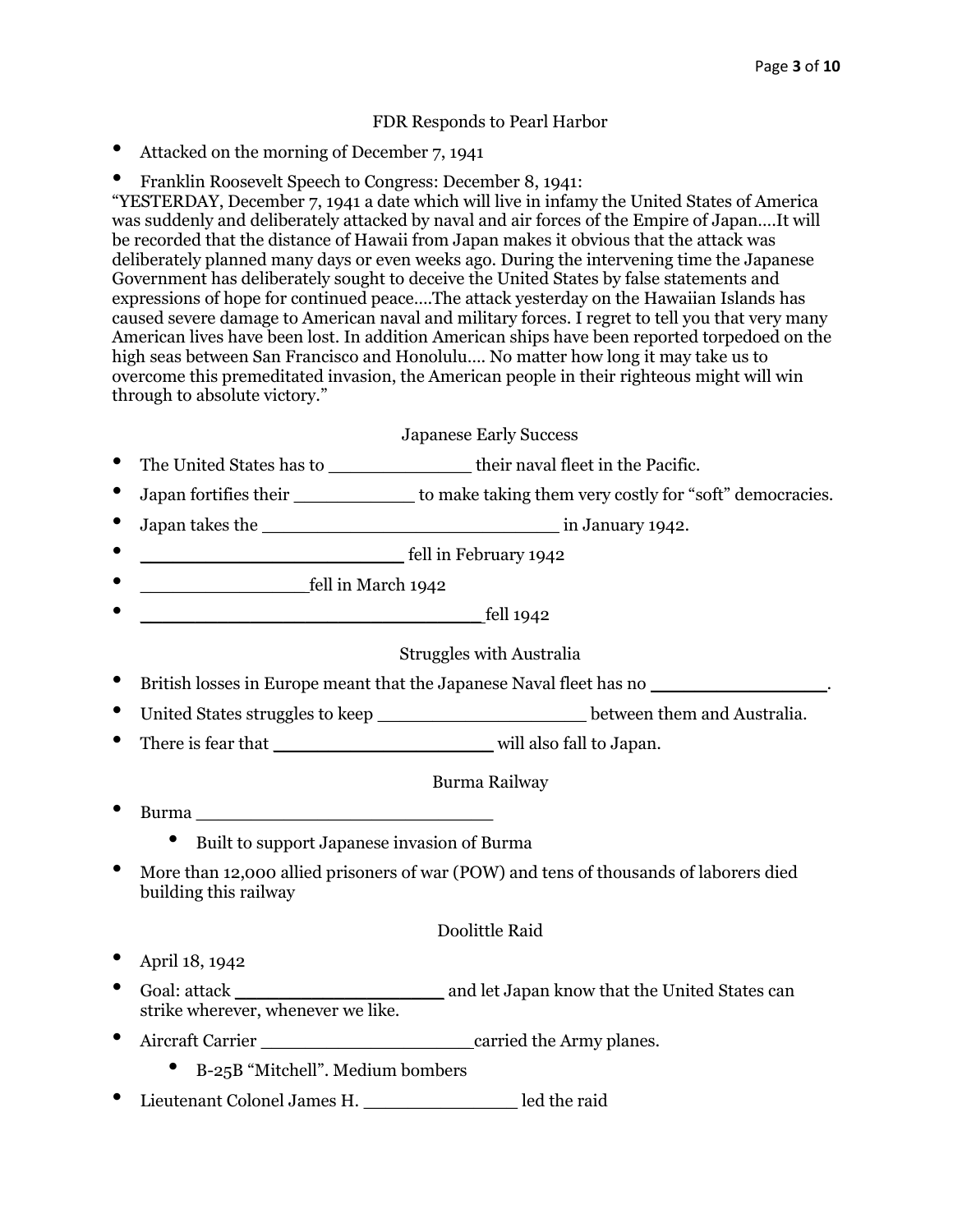- This attack will boost \_\_\_\_\_\_\_\_\_\_\_\_\_\_ for the United States
- Japan learns that their \_\_\_\_\_\_\_\_\_\_\_\_\_\_ is vulnerable

Doolittle Raiders: Unexpected Boats

- Does not go as \_\_\_\_\_\_\_\_\_\_\_\_\_\_\_
- Japanese boats approach the American fleet forcing to launch his attack earlier than planned.
	- Launching further away from Japan means they may not have enough fuel to get to
	- Extra gas cans are loaded on the planes, but they do not know if the planes can take off with the extra weight
	- The planes manage to take off.

 $\overline{\phantom{a}}$  , where  $\overline{\phantom{a}}$  , where  $\overline{\phantom{a}}$  , where  $\overline{\phantom{a}}$ 

- Homing \_\_\_\_\_\_\_\_\_\_\_\_\_\_\_\_\_\_ sent on the Burma road does NOT reach China.
- With no homing beacon, the planes cannot hear the beep on their radios to find the Chinese

## Doolittle Raiders Bomb Tokyo

• Doolittle raid a success in  $\cdot$ .

 $\overline{\phantom{a}}$  , where  $\overline{\phantom{a}}$  , where  $\overline{\phantom{a}}$ 

- They catch the Japanese by surprise.
- Doolittle raiders now head to China—hoping to find a runway
- Never find the
- Forced to ditch their planes or do their best to land anywhere on the \_\_\_\_\_\_\_\_\_\_\_\_\_\_\_
- Some raiders end up behind enemy lines and are captured by the  $\Box$
- Some raiders land in free subsetequents and are eventually reunited with their friends in America

Battle of the Coral Sea

- May 7-8, 1942
- Japanese Attack
- Two large forces
	- -
	- Japanese goal:
		- Build new \_\_\_\_\_\_\_\_\_\_\_\_\_\_\_\_\_\_\_ to attack Australia
	- USA Intelligence gathered information to help defend
		- Attacked Japanese with \_\_\_\_\_\_\_\_\_\_\_\_\_\_\_\_\_\_\_\_\_\_\_\_\_ forces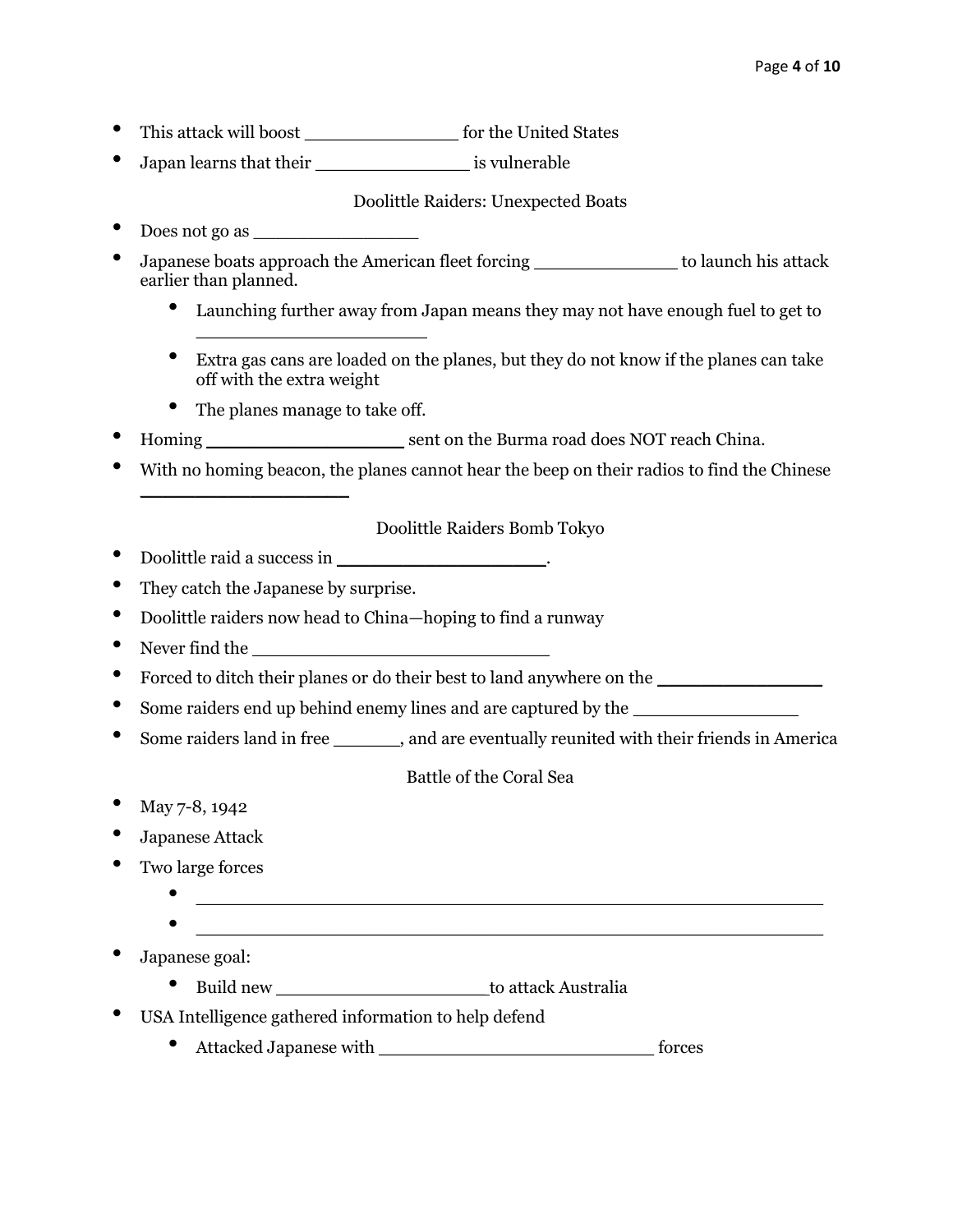#### USS Lexington

- Reported \_\_\_\_\_\_\_\_\_\_\_\_\_\_\_\_\_\_\_\_\_\_ by the Japanese that the boat sank.
- USS Lexington sank!
- Always saved by the crews that served on the boat.
- Nicknamed by the Japanese "The Blue Ghost".
- Current home base: Corpus Christi, Texas.

#### Battle of Midway

- June 4, 1942
- Admiral \_\_\_\_\_\_\_\_\_\_\_\_\_\_\_\_\_\_\_\_\_\_\_\_\_\_\_ attempts to trap Nimitz
- Admiral **Admiral** received superior intelligence to set a trap for Yamamoto
- Japan loses 4 \_\_\_\_\_\_\_\_\_\_\_\_\_\_\_\_\_\_\_\_\_\_\_\_\_\_\_\_\_\_\_\_\_ and many seasoned pilots
- This battle is THE turning point in the war. America advances and wins. Japan withdraws and loses.

## Battle of Guadalcanal

- August 1942
- Allied first major offensive in \_\_\_\_\_\_\_\_\_\_\_\_\_\_\_\_\_
- 60,000 US troops killed about 20,000 of the 31,000 \_\_\_\_\_\_\_\_\_\_\_\_\_\_\_\_\_\_\_ defenders
- Japanese are building airbases on the Solomon Islands
- This battle is important for two major reasons: 1. Many Japanese \_\_\_\_\_\_\_\_\_\_\_\_\_\_\_\_\_\_\_\_\_\_\_\_ are killed—which allows the United States to maintain air superiority much easier 2. Allows the United States a better chance to push north—taking more islands to get closer to \_\_\_\_\_\_\_\_\_\_\_\_\_\_\_\_\_\_\_\_\_\_\_\_\_\_\_.
- By February 1943, Japanese are forced to \_\_\_\_\_\_\_\_\_\_\_\_\_\_\_\_

Guam

• US territory acquired during the \_\_\_\_\_\_\_\_\_\_\_\_\_\_\_\_\_\_\_\_\_\_\_\_\_\_\_\_\_\_\_\_.

# • Overrun by Japanese troops after \_\_\_\_\_\_\_\_\_\_\_\_\_\_\_\_\_\_\_\_\_.

- July 1944: Begin to liberate the island
- 59,000 US troops land
- 3,000 US troops die
- About 18,000 Japanese troops die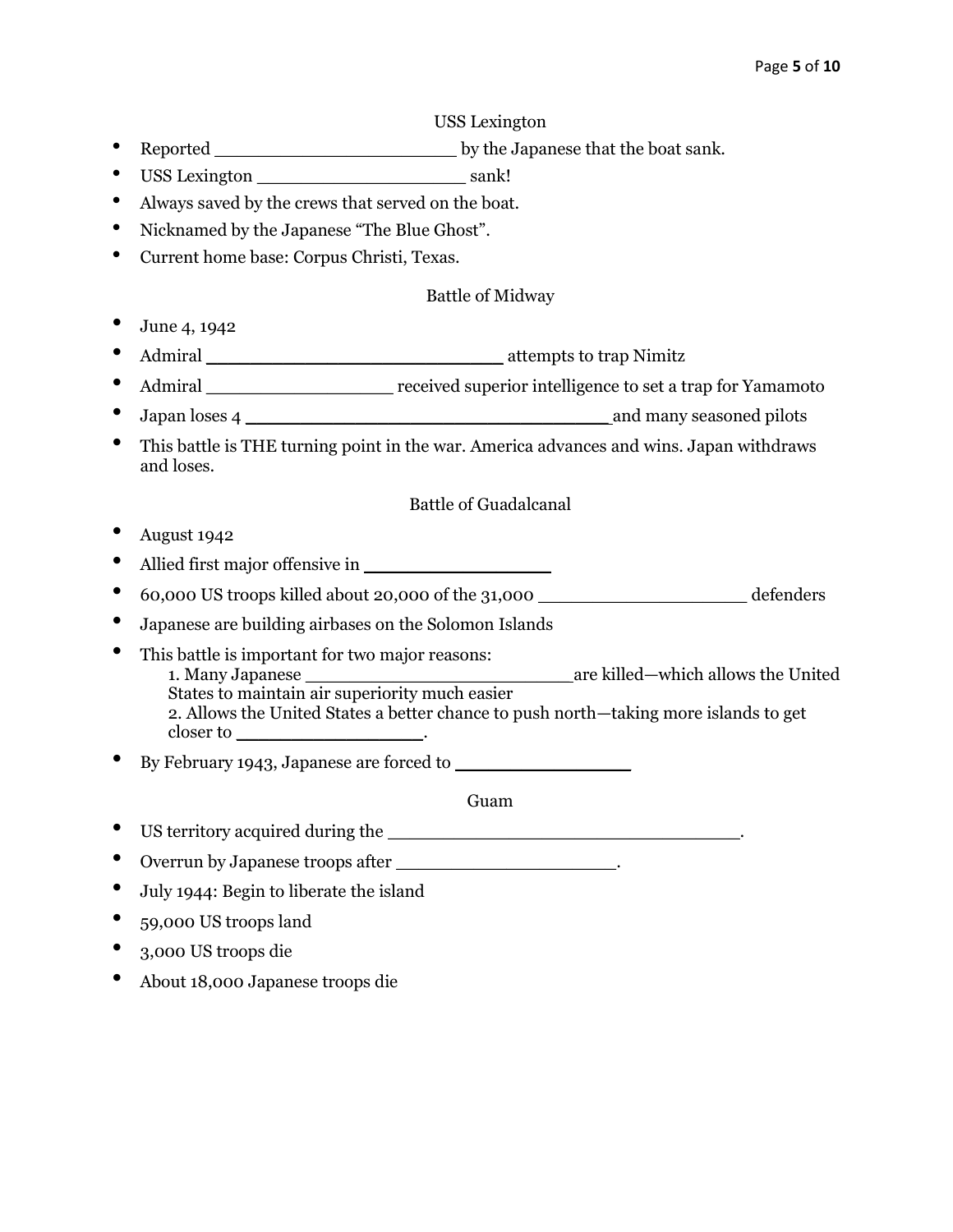#### Guam continued

- Some of the Japanese soldiers hid in the jungle (about 7,500)
- The last soldiers came out Jan. 24, 1972
- Guam became the \_\_\_\_\_\_\_\_\_\_\_\_\_\_\_\_\_\_\_\_\_\_\_\_\_\_\_\_\_\_ for the war in the Pacific
- Planes can now complete to bomb Japan

#### Battle of the Philippines

- June 19-20, 1944
- USA major \_\_\_\_\_\_\_\_\_\_\_\_\_\_\_\_\_\_\_\_\_\_
- Greatest \_\_\_\_\_\_\_\_\_\_\_\_\_\_\_\_\_\_\_\_ in WWII
- US sent in 430 naval planes to attack
- Japanese lost about 200 planes on the first day
- Japan is now vulnerable to attack by \_\_\_\_\_\_\_\_\_\_\_\_\_\_\_\_\_\_\_\_\_\_ in the Philippines

# Philippines continued

- Japanese fleet retreat to
- Japanese lose another carrier and 100 more planes
- US \_\_\_\_\_\_\_\_\_\_\_\_\_\_\_\_\_\_\_\_ played an important role in intelligence gathering and sinking Japanese ships
- United States only lost 130 planes and had some damage to the boats.

#### One Japanese soldier

- One Japanese soldier never got the word that the war had ended.
- Imperial Japanese Army 2nd Lt. \_\_\_\_\_\_\_\_\_\_\_\_\_\_\_\_ had lived in the mountains of the northern Philippine island of \_\_\_\_\_\_\_\_\_\_\_\_\_\_\_ for three decades.
- His former commanding officer flew to the island from Japan to convince him that the war was over. Onoda \_\_\_\_\_\_\_\_\_\_\_\_\_\_\_\_\_\_\_\_\_\_\_ in 1974.

#### Battle of Leyte Gulf

- Battle at an island in the Philippines
- First documented/practiced \_\_\_\_\_\_\_\_ to fly planes into targets. Japanese Zero \_\_\_\_\_\_\_\_
- Japanese flew \_\_\_\_\_\_\_\_\_\_\_\_\_\_\_\_ into American battleships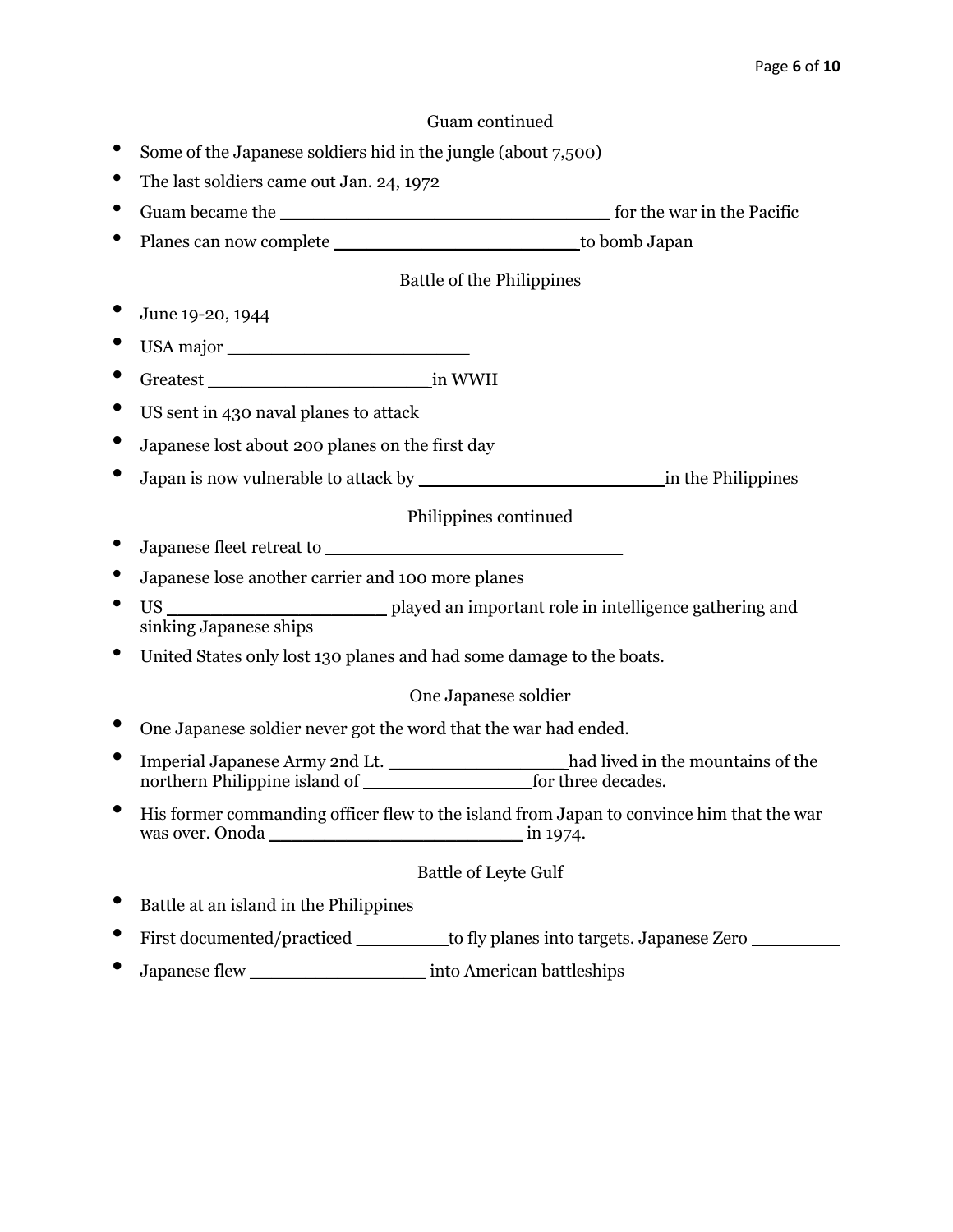#### Battle of Iwo Jima

- Feb.-March 1945
- Island is very important for future missions
- Will be used for
	- Emergency \_\_\_\_\_\_\_\_\_\_\_\_\_\_\_\_\_\_\_\_ for b-29s
	- Launch missions to allow for a sea and \_\_\_\_\_\_\_\_\_\_\_\_\_\_\_\_\_\_\_\_ of Japan
	- The ability to conduct intense air \_\_\_\_\_\_\_\_\_\_\_\_\_\_\_\_\_\_\_\_\_\_\_\_ and to destroy Japans air and naval capabilities

#### Battle of Okinawa

- Part of the invasion force for Japan because of its \_\_\_\_\_\_\_\_\_\_\_\_\_\_\_\_\_\_\_\_\_.
- Strategically important to launch attacks on the strategical control of Japan
- $\blacksquare$  in the Pacific.
	- 12,000 American dead
	- 100,000 Japanese dead
- Intense shelling and gunfire give the battle its nickname  $\frac{u}{2}$  [2008] The shelling and gunfire give the battle its nickname  $\frac{u}{2}$  [2008] The shelling and gunfire give the battle its nickname  $\frac{u}{2}$  [2008] The s

## Firebombing

• In 1945, all major cities in Japan experienced \_\_\_\_\_\_\_\_\_\_\_\_\_ except Kyoto (old capital).

## The Manhattan Project

- In early 1939, the worlds scientific community is concerned that the Axis powers will create bombs of unspeakable destruction by splitting a
- \_\_\_\_\_\_\_\_\_\_\_\_\_\_\_\_\_\_\_\_\_\_\_\_\_\_\_ fled Fascist Italy to go to America
- \_\_\_\_\_\_\_\_\_\_\_\_\_\_\_\_\_\_\_\_\_\_\_\_\_\_\_ flees Nazi persecution to go to America
	- In late 1941, Einstein wrote to FDR for him to consider the project
	- FDR saw no need for the project, but agreed to proceed slowly

## The Manhattan Project

- Nuclear Chain Reaction--success by Fermi at the
- More funding now for new research facilities at Oakridge Tennessee, and Hanford Washington.
- Main assembly plant in Los Alamos, New Mexico
- is in charge of putting the pieces together.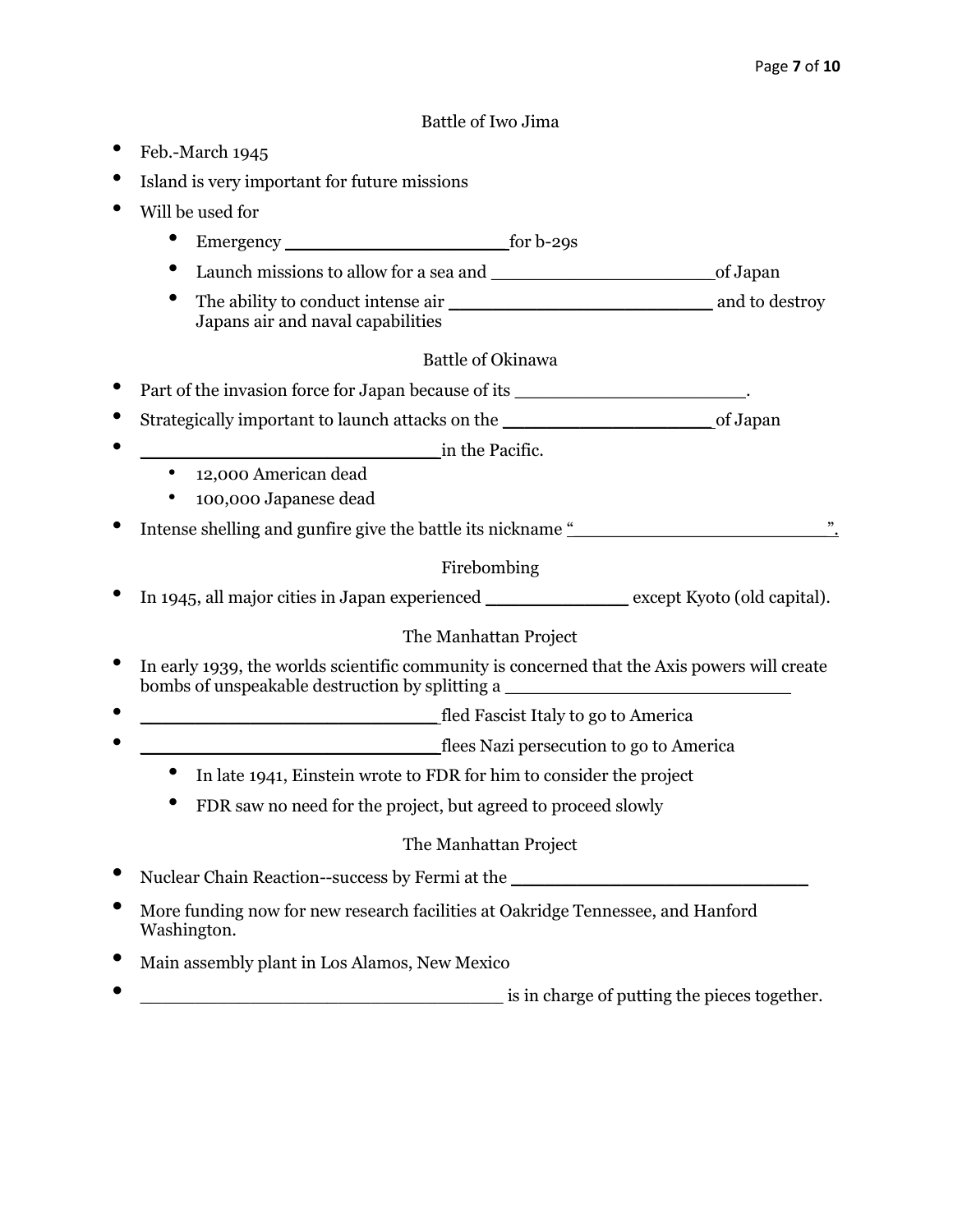#### The Manhattan Project

- Estimated costs of research and building: \$2 billion dollars
- Employed about
- Only the inner circle of scientist knew what they were working on, most of the public were not told anything about the bomb.
- did not know about the bomb until he became president.

## The Manhattan Project

- First successful test: July 16, 1945, at Alamogordo, New Mexico.
	- Known as the "
- Scientist were caught off guard!
	- Blinding flash 200 miles lit up the morning sky
	- \_\_\_\_\_\_\_\_\_\_\_\_\_\_\_\_\_\_\_\_\_\_\_\_\_\_ 40,000 feet high
	- Blew the windows out of buildings up to 100 miles away
	- Half a mile wide crater in the earth
	- So hot, it turned the sand desert into
	- Quick! Cover up story: Large munition dump had exploded

Do you drop the Atom bomb? NO

- No, innocent civilians will die.
- Radiation will cause many people to experience burns, cancer, and death over the next few years
- Difficult to rebuild and clean up after the war
- Radiation will destroy the local farmland and fisheries
- Could urge Japan not to surrender in defiance of this new weapon

Do you drop the Atom Bomb? YES

- Yes, quicker end to the war
- It will be very difficult to fight Japan on their own soil
- Japan has an estimated 2 million soldiers defending their 4 main islands.
- Saves American lives by not invading the mainland of Japan
	- Estimated 1 million casualties for America alone if they do a land invasion of Japan
- Saves Japanese lives by forcing them to surrender early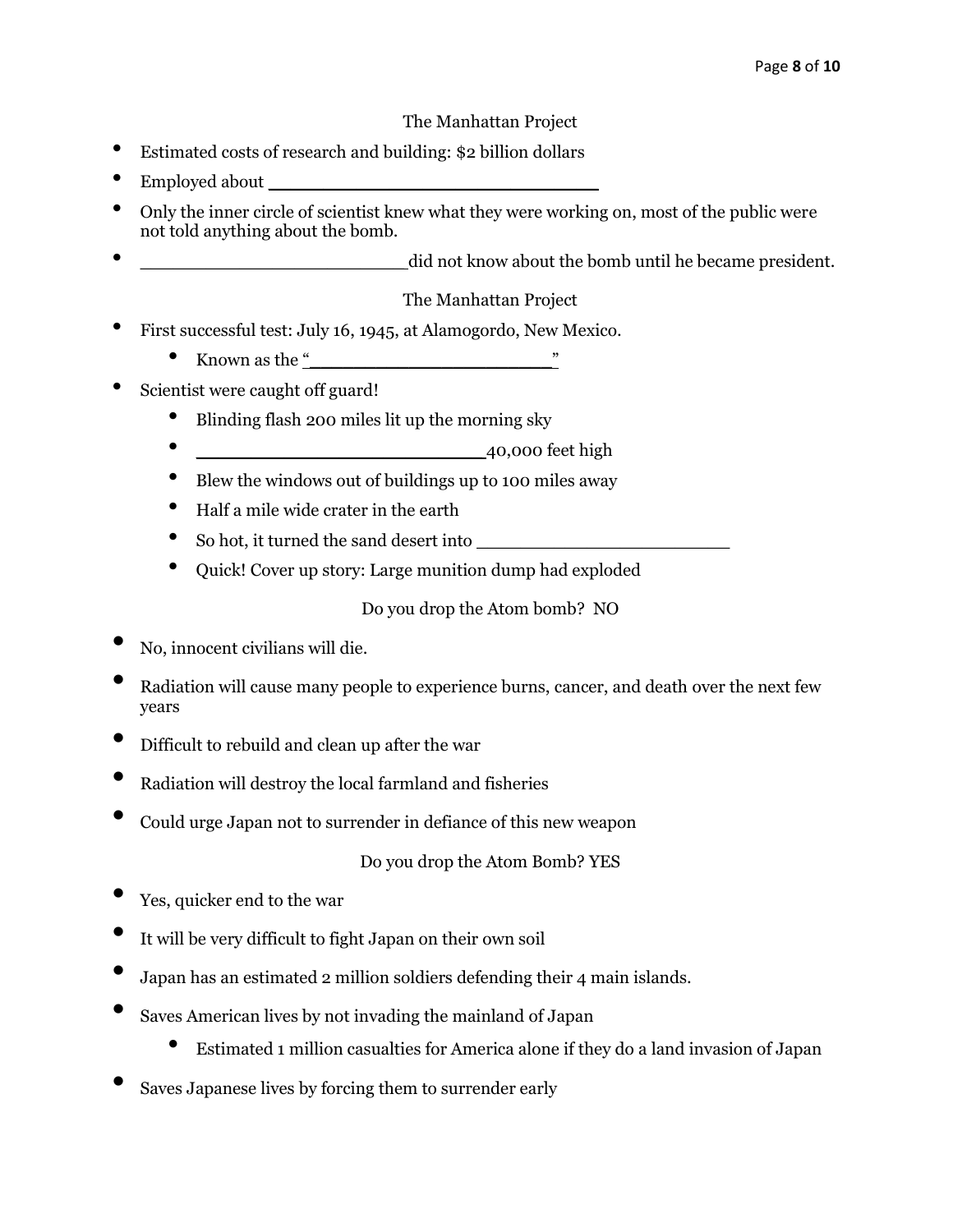- Japanese are training their citizens to fight for every inch of Japan
- Children are being trained to fight
- Women are told that the Americans will rape them
- Women will commit suicide before being dishonored (raped) or captured by the Americans

•What is the casualties estimate for Japan? How many innocent lives will they lose if there is a fight for every home and building, on every island?

•During the last island battle (Okinawa), for every single American soldier dead, 10 Japanese soldiers lost their lives.

Truman offers Japan a Chance to Surrender

- The Surrender includes:
	- Complete surrender of all armed forces and the Emperor
	- Japan sees their emperor as a god and do not believe that he has to surrender to anyone.
	- Truman told the leaders of Japan that if they do not surrender, that they will face "\_\_\_\_\_\_\_\_\_\_\_\_\_\_\_\_\_\_\_\_\_\_\_\_\_\_\_\_\_\_\_\_\_\_\_".
	- Truman does not tell the Japanese of their new Atom Bombs
- Japan tells the United States "  $\blacksquare$  " to surrender.
	- Leaves Truman no more choices to a quick and early end to the war—other than the Atom Bomb.

#### Hiroshima

- August 6, 1945
- **\_\_\_\_\_\_\_\_\_\_\_\_\_\_\_\_\_\_\_\_\_\_\_\_\_\_** plane dropped the bomb
- Estimated 70,000 people dead

Second chance for Japan to Surrender

- After the Atom bomb was dropped on Hiroshima, Truman gives Japan another chance to surrender.
- Surrender includes
	- Complete un-conditional surrender of all armed forces
- Surrender does \_\_\_\_\_\_\_\_\_\_\_\_\_\_\_\_\_\_\_\_ include the surrender of the \_\_\_\_\_\_\_\_\_\_\_\_
- Japan thinks that *Japan thinks* that  $\frac{1}{2}$  is weak and bluffing because the terms for surrender are easier this time.
- Japan thinks that America does NOT have more \_\_\_\_\_\_\_\_\_\_\_\_\_\_\_\_\_\_\_\_\_\_\_\_\_\_\_\_\_\_\_\_\_\_\_
- Japan says "<sup>"</sup> to the second chance of surrender